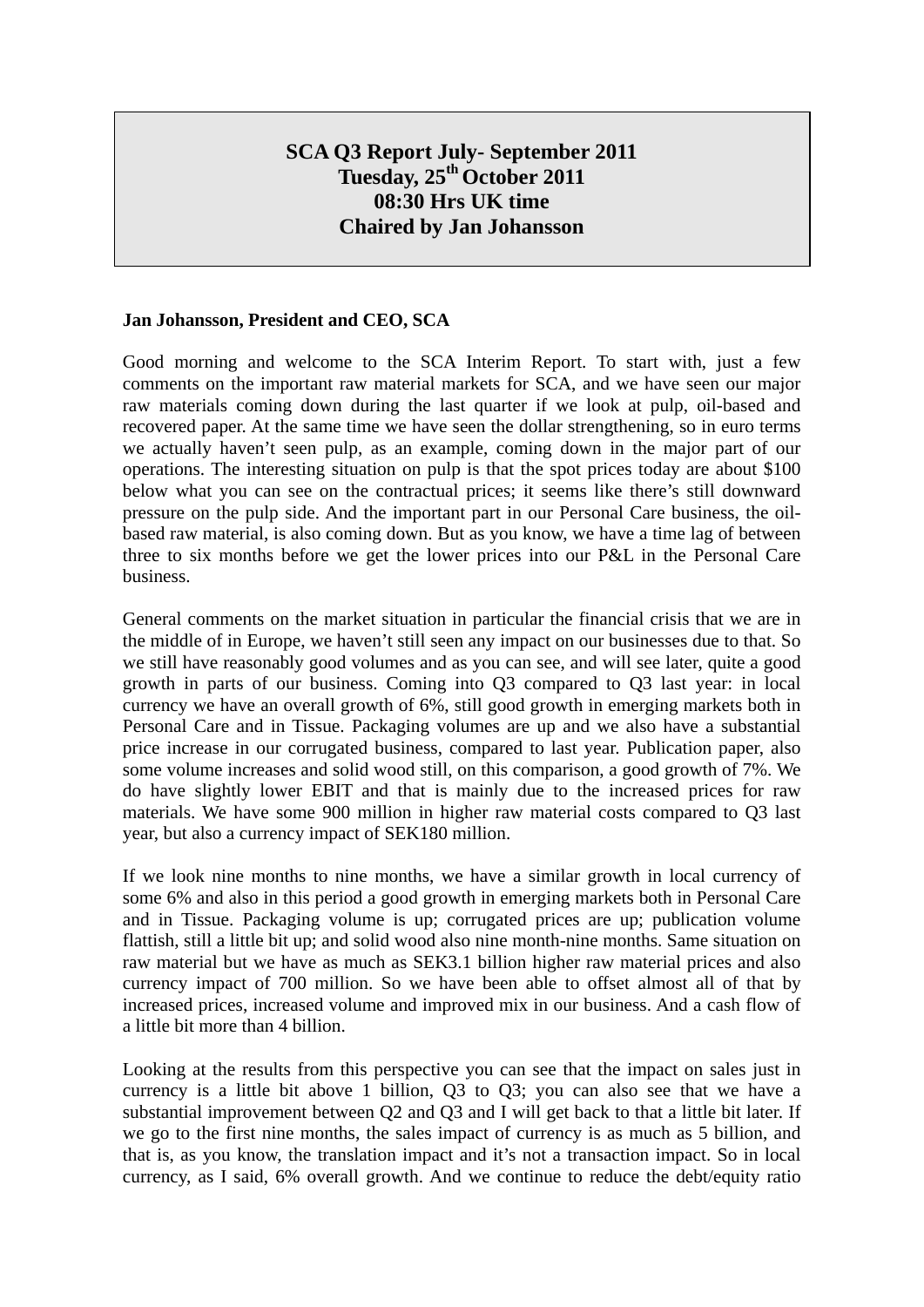even though it has been heavily impacted by the remeasurement of the pension liabilities in Q3, due to the low interest rate mainly but also, of course, the stock exchange developments.

So coming into Q3 compared to Q2 overall still growth in the company. We have a substantial EBIT increase of 13% and that's higher prices, but we also see raw materials continuing up in Q3 and that's mainly because of the lag in the oil-based but also there is a lag in the pulp contracts. And as I said, in euro terms, pulp is still on the same level or even slightly higher compared to the previous period. Looking at the business area, Personal Care, it's an EBIT increase of 18% and we also forecasted some improvement in the Hygiene business when we reported the Q2 report. And it's higher prices and volumes but still higher raw material prices. Tissue, 21% improvement in EBIT, higher volumes and better mix, and also prices coming in as we announced in Q2 and I will get back to that a little bit more when we're going into the different business areas. Packaging also, an EBIT increase of 14%, it's higher prices but slightly lower volumes compared to Q2 and that is mainly due to seasonality. Forest, we say flat, it's actually 1 million better so it's also slightly better but, of course, it's flattish. And increased prices but also increased raw material costs.

We have also announced a restructuring programme and as you remember from the Q2 and the Capital Markets Day, we announced that we are investigating further efficiency improvements, in particular within our Hygiene business. And this programme has a cost of SEK1.4 billion and of which write down is SEK500 million; it will impact some 2,000 employees in the company. Savings will be SEK700 million when it's finalised and this is mainly in Hygiene, it's partly in Packaging, and a very small part in forest operations. And it's in Europe but it's also outside Europe, in Mexico, where we actually have closed the plant now when we have started up a new tissue plant in Mexico. And we will see this gradually coming in as an impact during a two-year period, the savings, and the costs will mainly be taken in Q4 and first half next year.

So coming into the different business areas, and starting with Personal Care. First of all it's, of course, very positive that we have been able to improve the margins from Q2 where we had a margin of 9.5 and now we are up to 10.9 in Q3. We have continued growth in our main categories; we are gaining market share in incontinence, which is very important, as you know, that is our most important category within Personal Care. But also growth in feminine care and baby diapers. We are ramping up the new production in Poland; we are getting the new contracts, as I incorporated during the beginning of next year. And then we will be 100% utilised in our production facilities in Baby. And we have been dragging, of course, the fixed costs while we have been working up, ramping up the volumes, but also reducing costs. And part of the restructuring programme is actually a substantial efficiency improvement in our Baby production, which means that with less machines we can produce more. And, of course, then we need less people and less machines in going forward.

Good growth in emerging markets and also incontinence care is growing well in emerging markets. But from a profitability point of view the higher raw material costs, which we see compared to this period, is SEK176 million. We have not been able to offset that fully by price and volume increases but, as I said, the lower raw material in Personal Care will gradually get into the business in Q4 and Q1 next year, since we have a lag of three to six months in our contractual positions with our suppliers.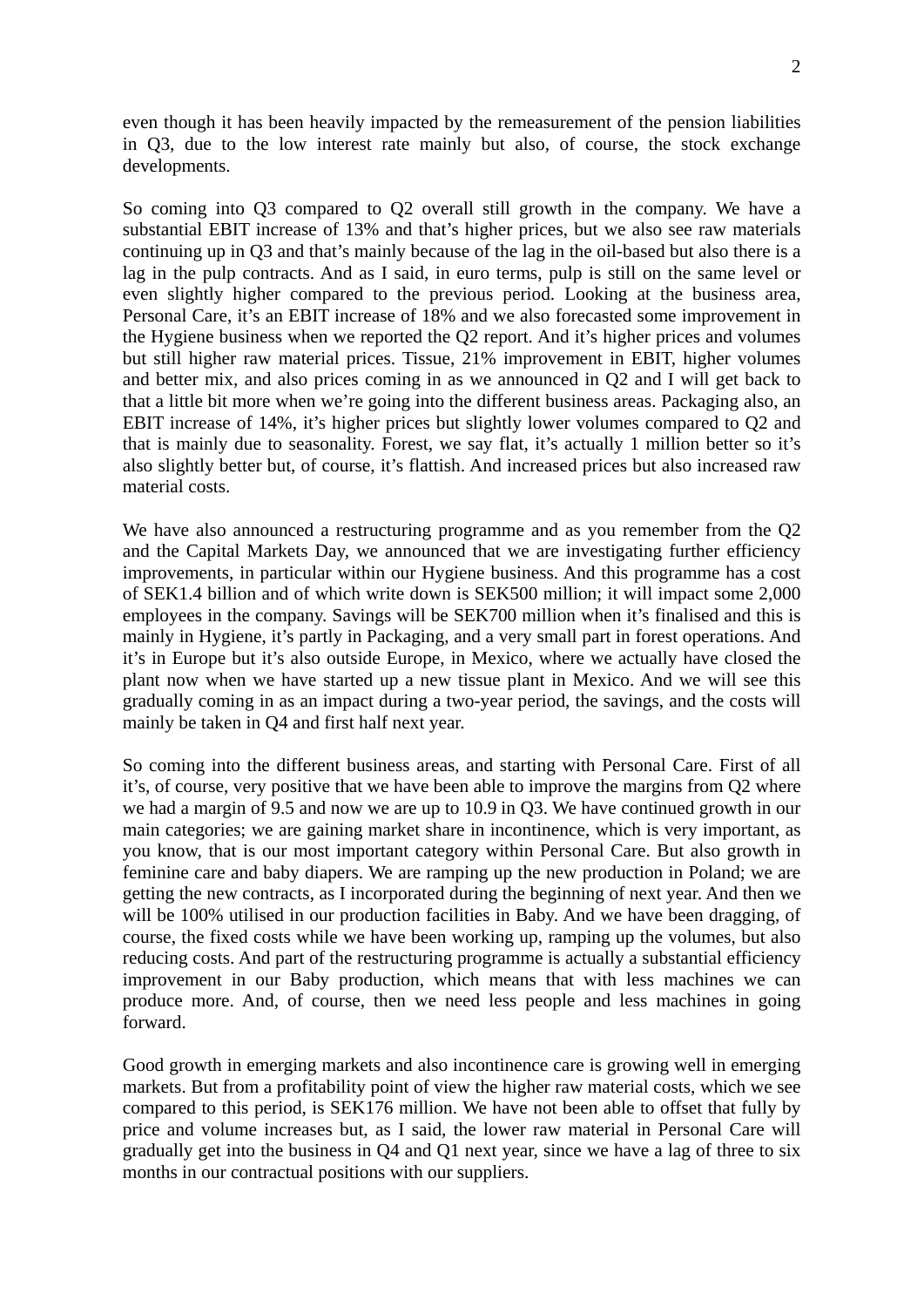Coming into Tissue, we also had an increase of 5% in Away-From-Home, and emerging markets a good growth. In Tissue we have implemented a price increase in Away-From-Home of 5%; that has not impacted Q3 fully and it will gradually get in, in Q4 and Q1, due to the contractual situation with our Away-From-Home customers. We have also implemented a price increase of 2.5% in consumer Tissue, and the same situation there; it will gradually get in, in Q4 and Q1 next year. Now we'll see what happens with the raw material prices, we don't have any plans for further price increases during Q4. Now we have to focus to get all of these through and into the system so we can see it in the P&L in the coming quarters. Same thing here, improvement of margins, Q2 to Q3, from 7.6 to 8.1 and mainly due to price increases, volume, but also negatively impacted by higher raw material cost, even though those are less than we have seen in the previous quarter. But we also had a negative currency impact of some SEK40 million in Q3.

Moving to Packaging, in Packaging we, as you know, have been trying to increase the kraftliner prices; with the current situation we have not been able to do that. We don't see for the rest of the year any possibility to increase the kraftliner prices. There is a slight downward pressure on the testliner prices in the market today and mainly driven by an expectation that the prices will come down. And the OCC prices are coming down and then that creates an expectation on the paper prices. And that is also because of more inventories in the system; no one would like be on inventories when they believe that testliner prices will come down. The underlying corrugated volumes are still good and up till today we see none or very, very little impact of any financial crisis. And the price increases we've been able to implement in corrugated in Q3 is around 2.2%. Still having a very big raw material price increase of SEK450 million for Q3.

Forest operations, in general we see pressure on prices in our sawmills and that is mainly driven by increased production in the system, mainly from Finland. The underlying consumption is still on a good level and I would say that probably the sawmills are the earliest in any change in the consumption. They're even before Packaging, if you see any change in behaviour from the market. But the pressure on price now is over-production, and we will reduce our production during Q2 and I believe that, from what I've seen from some of our competitors, they're doing the same to keep the inventory levels on a decent level. We also have an improvement of margins here between Q2 and Q3, from 11.7 to 12.3; increased raw material costs of SEK250 million and here also we have a transaction and a translation impact from currency, that is SEK105 million. We don't anticipate any further price increases for the rest of the year in publication paper but we do anticipate price increases for next year, both in magazine paper and newsprint. The level of those price increases are still difficult to forecast but there will certainly be price increases.

So, going forward, there is still an uncertainty in the global economy, even though we see some positive signs from the US in the last days. We still need to solve the Greece problem of course; everyone is aware of that. And hopefully we will have some solution from our political friends in Europe in the coming week. We see still prices of raw materials coming down and we expect it will continue to come down for the next quarter. We will have further price increases coming into our Hygiene business mainly in Tissue but also in parts of our Personal Care business but not in totality. So with that, I will stop and we will open the floor for questions and I will ask Lennart to join me in answering those questions.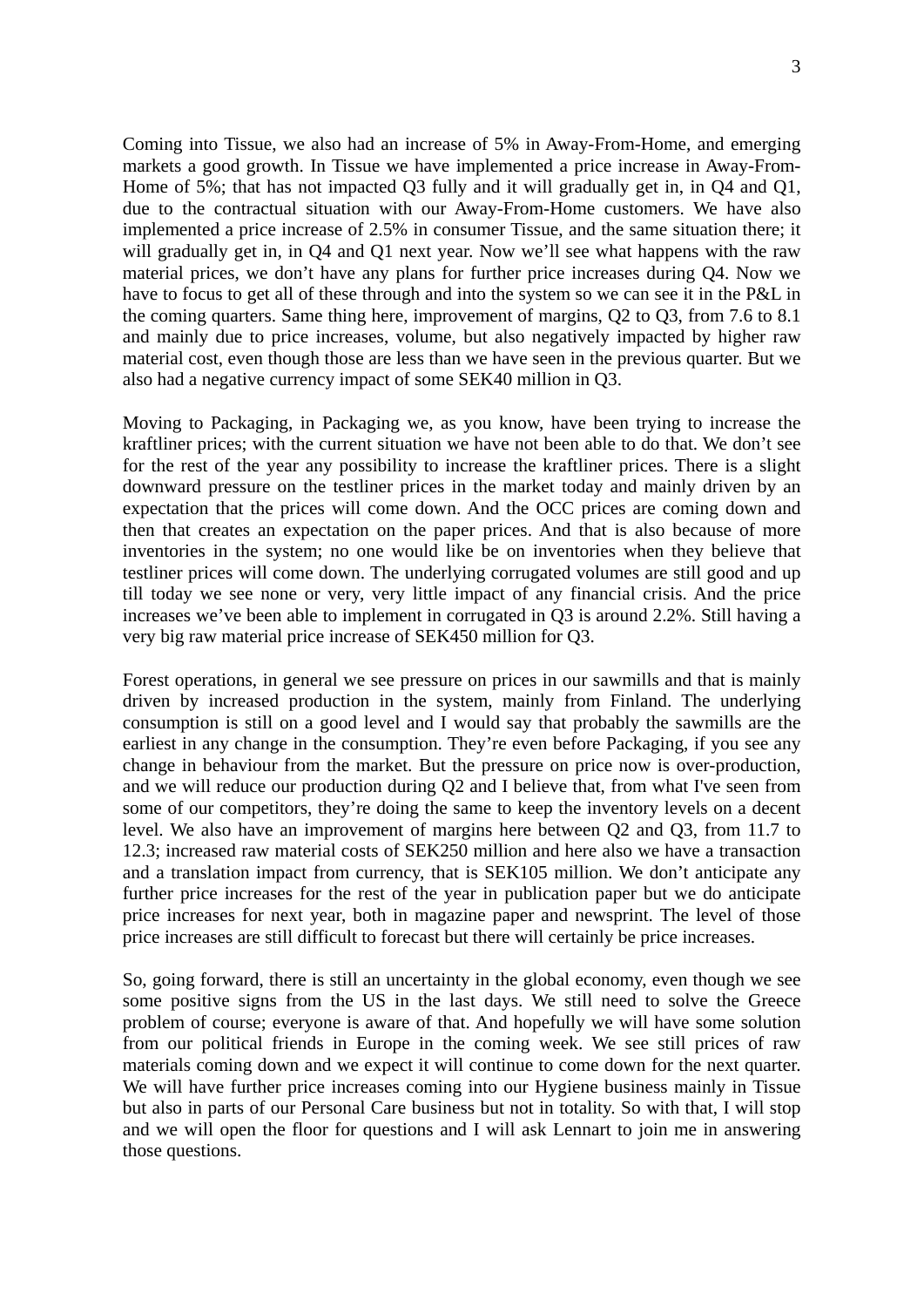# **Questions and Answers**

# *Linus Larsson, SEB Enskilda*

*Thank you, it's Linus Larsson from SEB Enskilda. You said that you haven't seen any impact on demand as of yet. One of your potentially cyclical exposures is in Packaging and I just wondered if you could elaborate a bit on your near term outlook in terms of corrugated pricing in the fourth quarter and also what you expect in terms of volumes in Q4 versus Q3?* 

# **Jan Johansson**

Normally, as you know, Q4 is for seasonality reasons one of our weaker quarters, since you have Christmas and all the holidays. So we assume that we will have the same pattern this year, which means that you will have lower volumes in Q4 compared to Q3. And we don't anticipate any further price increases in Q4 due to the fact that there is a pressure on testliner and there is a weaker quarter.

*And is it too early to anticipate a slight decline, even in corrugated pricing?* 

We don't have any indication of that as yet but it depends of course on how all our competitors are acting, also if some get nervous and want to increase their market share etc. But there are no market fundamenta that are indicating that it should happen, because we still have very high OCC prices and those should be governing the testliner prices, even though we see a slight pressure on testliner prices now.

*And then also just on your cost savings programme, that 700 million of savings, could you break that down into the various business areas; how much is Personal Care, Tissue, Packaging?* 

We haven't communicated that yet so I don't know, Lennart, if we want to do that at this stage?

# **Lennart Persson, CFO, SCA**

No, but the main saving is in Tissue and Personal Care.

# **Jan Johansson**

Yes.

*And how much incremental savings in 2012 versus 2011, could you give any reference as to the timing of this two-year implementation?* 

What we can say today is that it will gradually get in 12 and 13; we can't exactly say when. We will try to do this as soon as possible of course.

*Oh that's great, okay, thank you.* 

# *Oskar Lindström - Erik Penser Bank*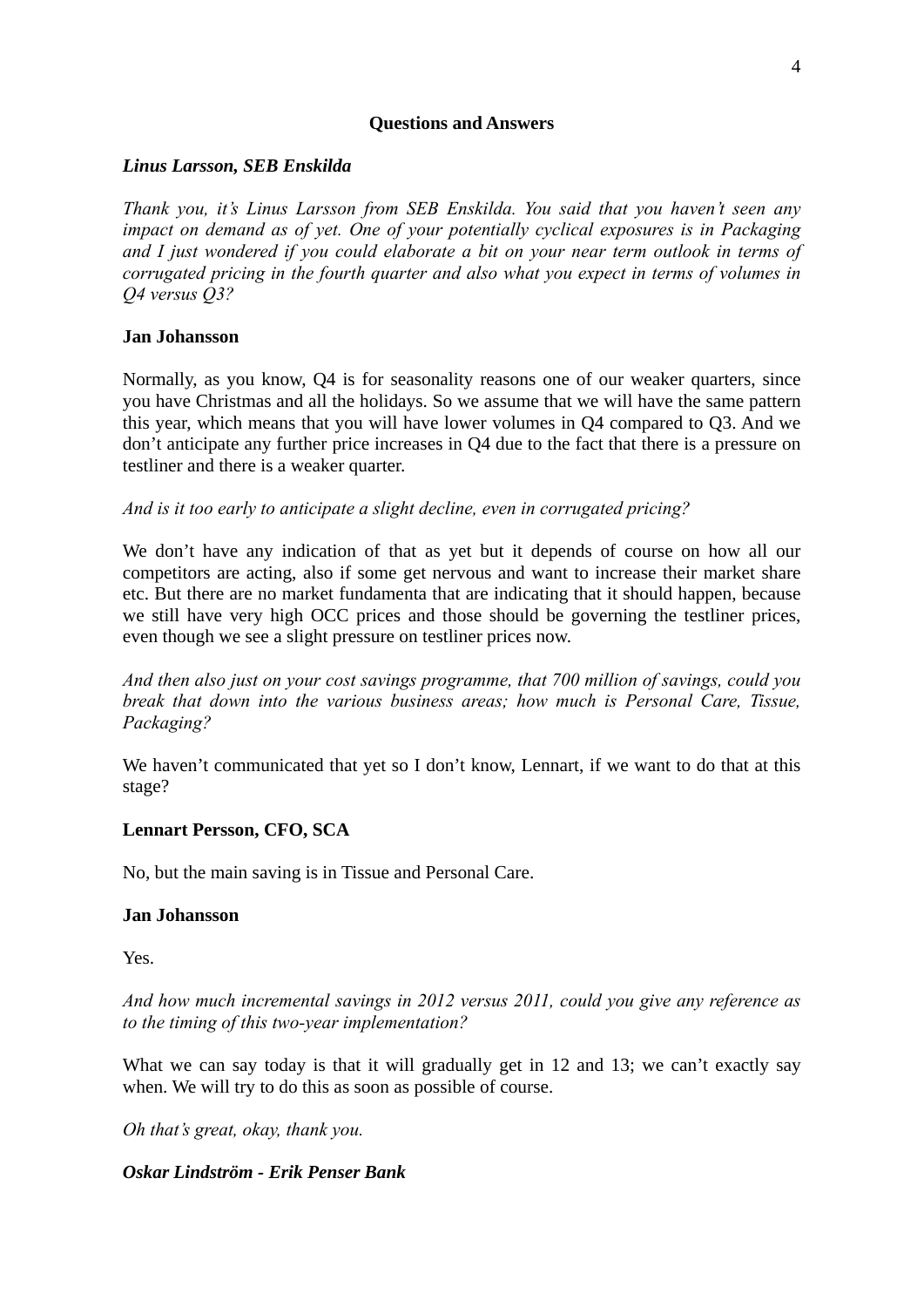*Hello, Oskar Lindström with Erik Penser Bank. I'd like to follow up on the questions regarding the restructuring programme. Is it, you mentioned that Mexico was included; does it include the closure of the plant in Mexico City? And then, following on that, will it include plant closures in Europe or any plant closures or changes in structure in Australia?* 

It's including the closure of Ecatepec in Mexico; there is no closure of a plant in Europe but, of course, it's closure of production or operations in a plant. We're reducing the number of machines. Australia is not included.

*All right, and a follow up question: in the Personal Care division, you managed to improve your EBIT margin sequentially. Could you divide that roughly between how much*  was the effect of improved prices, which you mentioned, and how much was the effect of *the end of the Linselles/Oława restructuring programme, which had burdened previous quarters as I understand it?* 

# Lennart, will you try to answer?

**LP:** Yes, if we start with the closure of Linselles and move to Poland, that we have said should give us €15 million in savings on an annual basis, and of course that is done now. So some of that will come into the fourth quarter. And then how much will come from price increases or cost or reduction of volumes, that is split between those three factors.

*Okay, but during the second quarter you had still some costs related to the move of production, which burdened the results then. That was not included in the third quarter, there was no effect from sort of production disturbances?* 

But the saving is the 15 million, including the moving costs etc, so you'll start now to see the  $\epsilon$ 15 million coming into the P&L in the fourth quarter.

*Thank you very much.* 

# *Mikael Jåfs, Cheuvreux*

*Hello, Michael Jåfs from Cheuvreux. A question regarding the impact from increased pension liabilities. Could you just please run us through what happened there and should we expect more of that to come or?* 

**JJ:** Yes, and that of course only had an impact on the balance sheet, on the net debt. And if you have seen the report, we have reported with and without the pension, when it comes to gearing. But Lennart maybe you want to?

**LP:** Yes, and we have seen an increase from the 2 billion deficit up to 4.8 and of course if that will stay there we might see some increased costs next year, due to the deficit increase. On the other hand it is a, what I said, valuation is for each month, so it is very volatile for the time being, both the interest rates and the return on the assets.

If you look in a three- to four-year period, you will see that it moves quite a lot.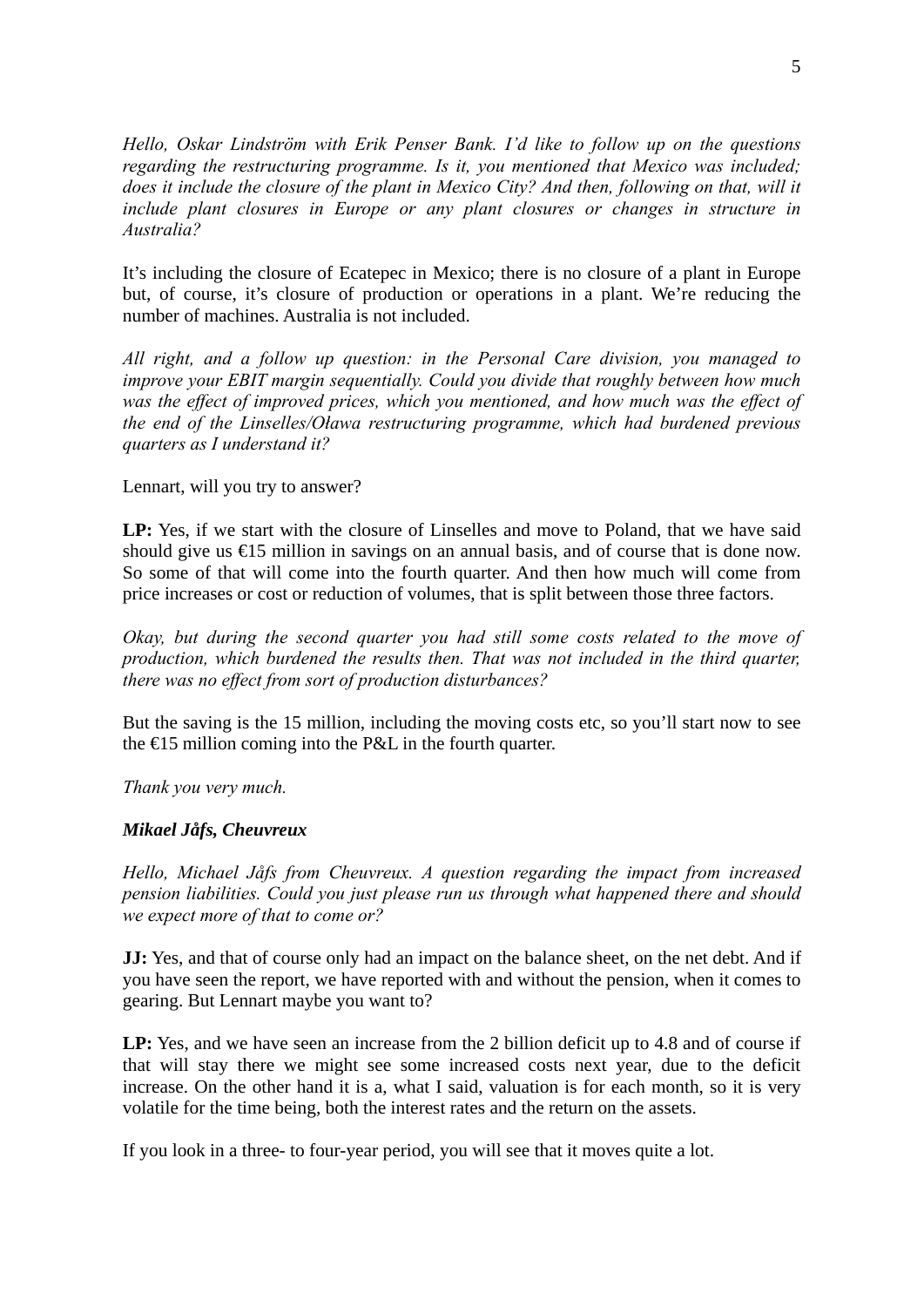*And what, are there any sort of threshold interest rates or stock exchange that we should be looking at?* 

It is long term interest rates that we are using for discounting, calculating the net present value of the obligations, and the obligations increase when the interest rates are declining. And at the same time we now have seen a lower return or a shrinking plan assets as well, so you have both today, lower interest rates and negative return on the assets. *Thank you.* 

# *Claes Rasmusson, Swedbank*

*Those price increases that you commented on, 5% for AFH and 2.5%, is that something that you have actually achieved for the fourth quarter, are they fully implemented?* 

**JJ:** We have achieved it but due to the contractual situation it may not impact or it will not impact fully in the fourth quarter.

*But towards or in Q1 you will have achieved these amounts?* 

Yes.

*And when it comes to the cost decreases that you see continuing, would that be mainly pulp or is it RCP as well?* 

As we see the trend today it's probably that all of the raw materials will come down. Then of course it depends also on the dollar/euro exchange, because there is a negative correlation to dollar in pulp at the same time. But the downward pressure is obvious since the spot price is so much lower than the contractual prices are. And if you go to China it's even lower than that. And there's more pressure on eucalyptus than on what we produce but normally they follow each other after a while also, so the trend is downwards. And oilbased prices, we are, we know that it will be lower since we have a delay of three to six months. OCC very much depends on China, what they do, they've been in the US for a time now because of the low dollar rates. And if the dollar is increasing you probably will see them come back to Europe again. On the other hand it seems like the inventory levels in China are still very high in all raw materials.

# *And electricity, do you have a window for that one as well?*

Well, I mean, yes, it's a difficult question. We do have hedges of course and in this part of the world it depends very much on the water system and now we have quite a good reserve level. But of course the winter period is increasing the electricity prices. But as we see it today we don't see any dramatic change in electricity prices, as long as the producers are not spilling the water and producing electricity instead.

*Thanks.* 

# *Lars Kjellberg - Credit Suisse*

*In the present environment, where we stand today, what sort of cost decreases would you anticipate Q4 and then going into Q1 when the full impact has been felt, let's assume*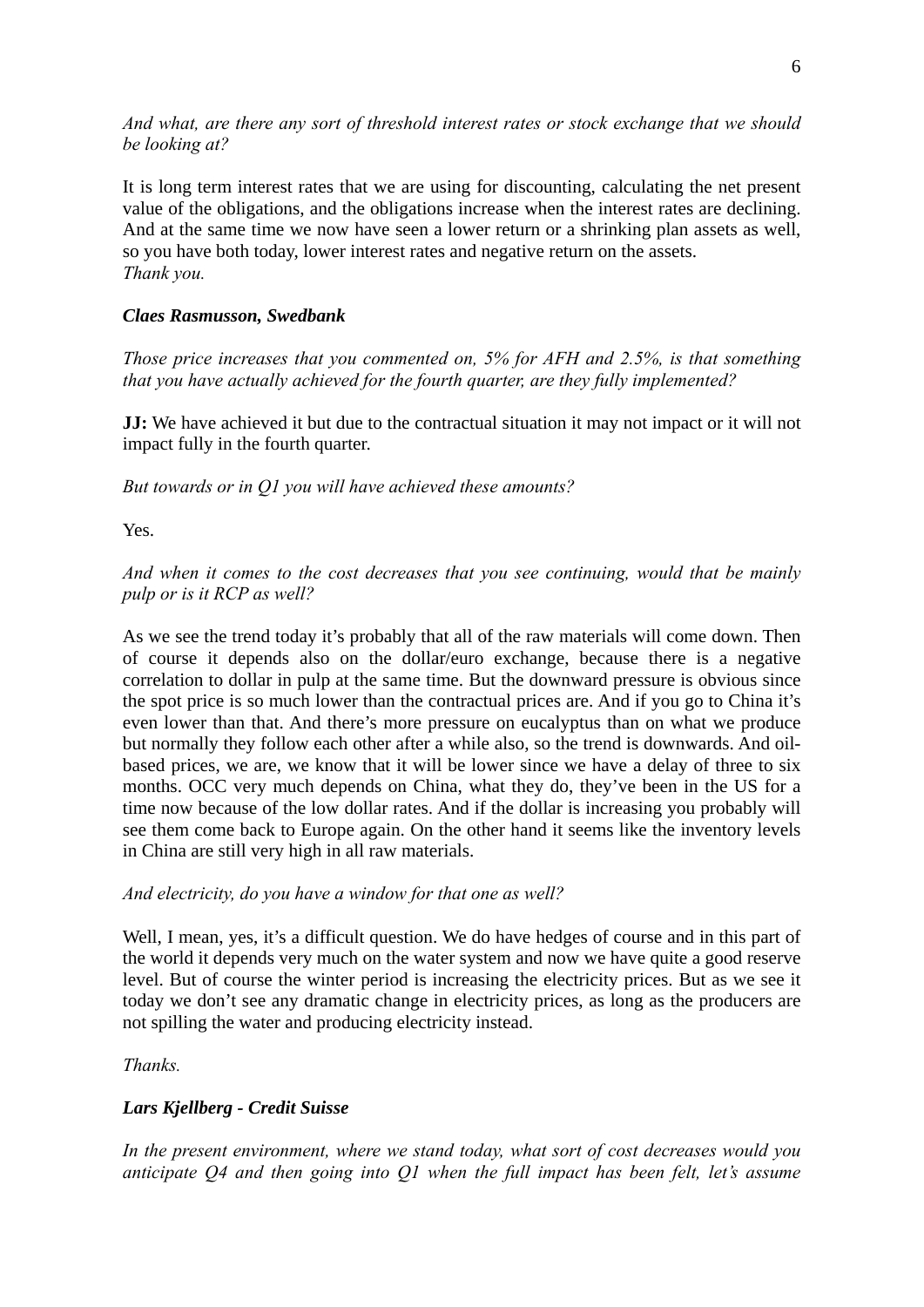*current exchange rate, current prices for the various raw materials? And the second question is are you positioning yourself in terms of the pulp purchases in any way to keep decent inventories, do you have low inventories and the same thing on the recycle side?* 

Well, if I start on the inventory side, we always aim for the lowest possible inventories and we have been quite good in achieving that. We have inventories in Personal Care Europe today of 1.7% of sales and in Tissue, we're around 4, something like that. So quite good levels. When it comes to the cost position, if you look at the restructuring programme that we're talking about, you will probably not see very much of that in Q4. It may start to work in a little bit in Q1, Lennart?

**LP:** Yes.

But not in Q1.

*And in terms of the raw material side, that's really what I was asking?* 

**JJ:** Lower costs.

*But you can't quantify?* 

No.

*Are you seeing, we've seen a number of companies in various industries talking about an element of de-stocking throughout the supply chain. Are you seeing any of that in your Hygiene business?* 

Not in the Hygiene business but I suspect without actually having any proof of it, that we do see some of this in packaging since expectation is that the paper prices will come down and then of course you try to reduce your inventory. But in the Hygiene business, no; everyone is on the lowest level today, no one has built up their inventories.

*And a final question: when you're looking at cost, we talked about pulp, we talked about recycled fibre, another big element of course is wood. What sort of trends, we've seen a few cuts in Sweden I guess; are you seeing wood appreciably coming down?* 

Our assumption is that you will see slightly lower wood prices, going forward. It depends very much also where you are in the world of course but in our part it depends very much on how the sawmill operation is going and how much they will ask for. But we anticipate slightly lower prices.

*I just recall one question that I had. When you're looking at this regional split of electricity cost in Sweden, I guess given your big presence up north that should be a real net benefit for you. Will you be able to benefit from that?* 

Well it is a fact that you have different price areas in Sweden and the prices in the north are lower than they are in the south. So as a general answer, yes, but then of course it depends very much on our hedges and the long term contracts we have in the supply and our ability also to produce ourself. We are a big producer of energy from renewables but it's not a negative fact to be in the north of Sweden, if I answer it diplomatically.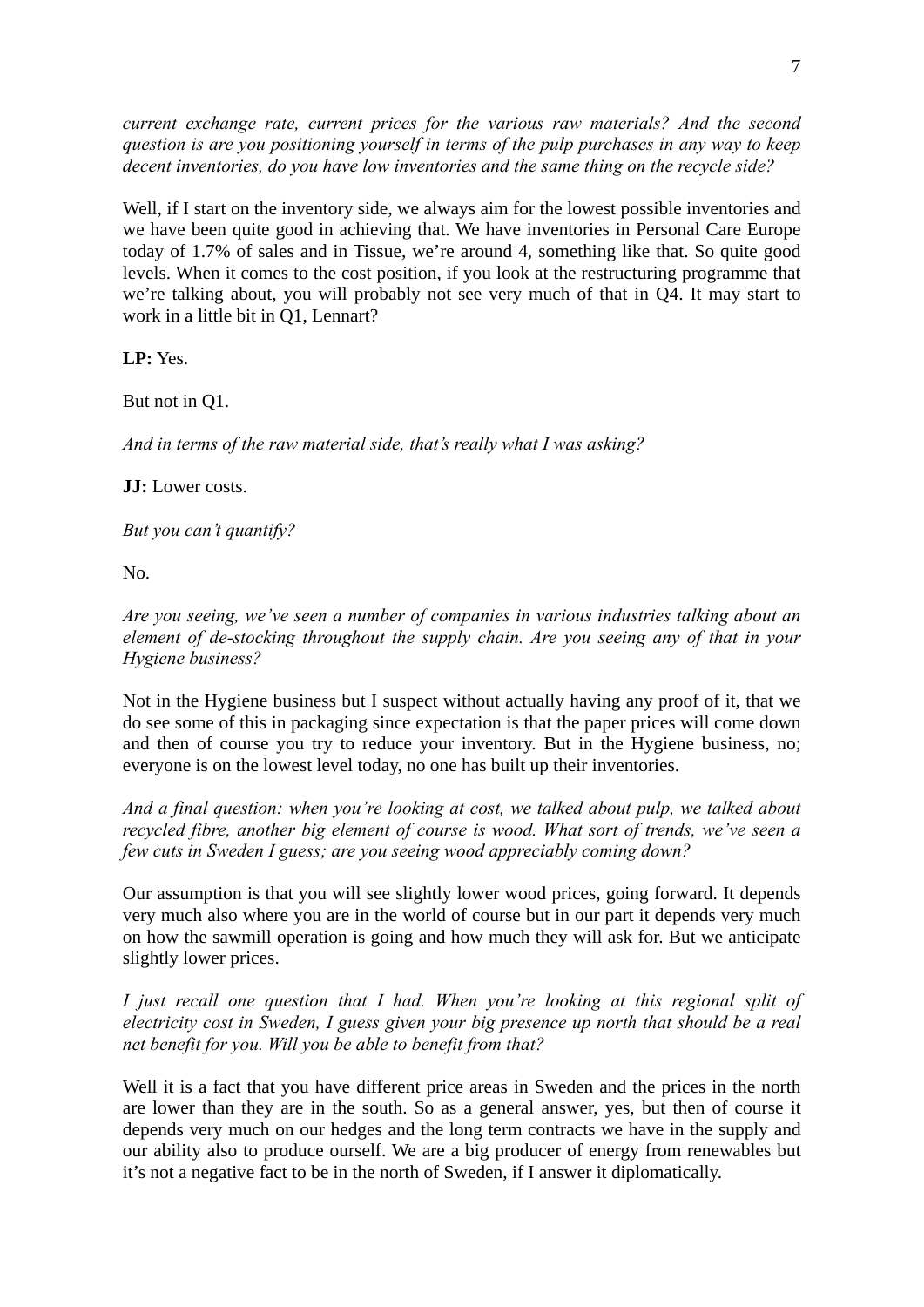*Thank you.* 

#### *Myles Alsop - UBS London*

*Yes, hi there, just a few quick questions. Could you clarify with the Away-From-Home Tissue price increases of 5%, consumer Tissue increases of 2.5%. In what regions are those price increases? Are they just in Europe or Away-From-Home just in the US?* 

The price increases that we talked about in Q2 were mainly in Europe and it's the same with the one I commented today.

*So that's for Away-From-Home as well, it's mainly in Europe?* 

It's mainly in Europe, yes.

*Okay, and with the corrugated increase, 2%, is that a sequential quarter-on-quarter increase?* 

Yes.

*Okay, and just going back to the corrugated volumes and you kind of expecting some seasonal weakness in Q4 but you're not seeing any signs of any real slowdown yet. How much visibility do you actually have there? How confident are you that things are actually holding up okay at this stage?* 

I mean, we have the visibility in our order books but a lot of this is also bought on sort of a day-to-day operation. So it's not like in some businesses, where you have a six month order book. So from that perspective there is of course some uncertainty into it but what we can see from the behaviour of the customers today it's not any signs of any dramatic movements, like we saw in the previous financial crisis.

*Okay, and on the, just lastly, on the Tissue margins. We talked a while ago about a 10% margin in the second half this year and then obviously that was pushed back because of pulp cost increases. How confident are you now that we're going to get to that 10% margin in even Q4 or Q1 next year?* 

I think we still have the absolute ambition to reach that level in Q1 next year. As you've seen from the raw material prices, they have continued to go up during the quarter, which means that we are running after higher costs. But we still believe that we have the momentum to reach that target.

*Do you think the industry is disciplined enough to sustain it at that level throughout next year or is this going to be a kind of one, two quarter peak margins before Tissue prices fall back down again?* 

I think it depends very much on where you see the raw materials heading also because if there is a downward pressure on raw materials the incentive or the probability to increase prices is reduced. But the discipline is better and of course at the 10% level, that's where you at least have to be to cover a decent return on the capital. So we feel reasonably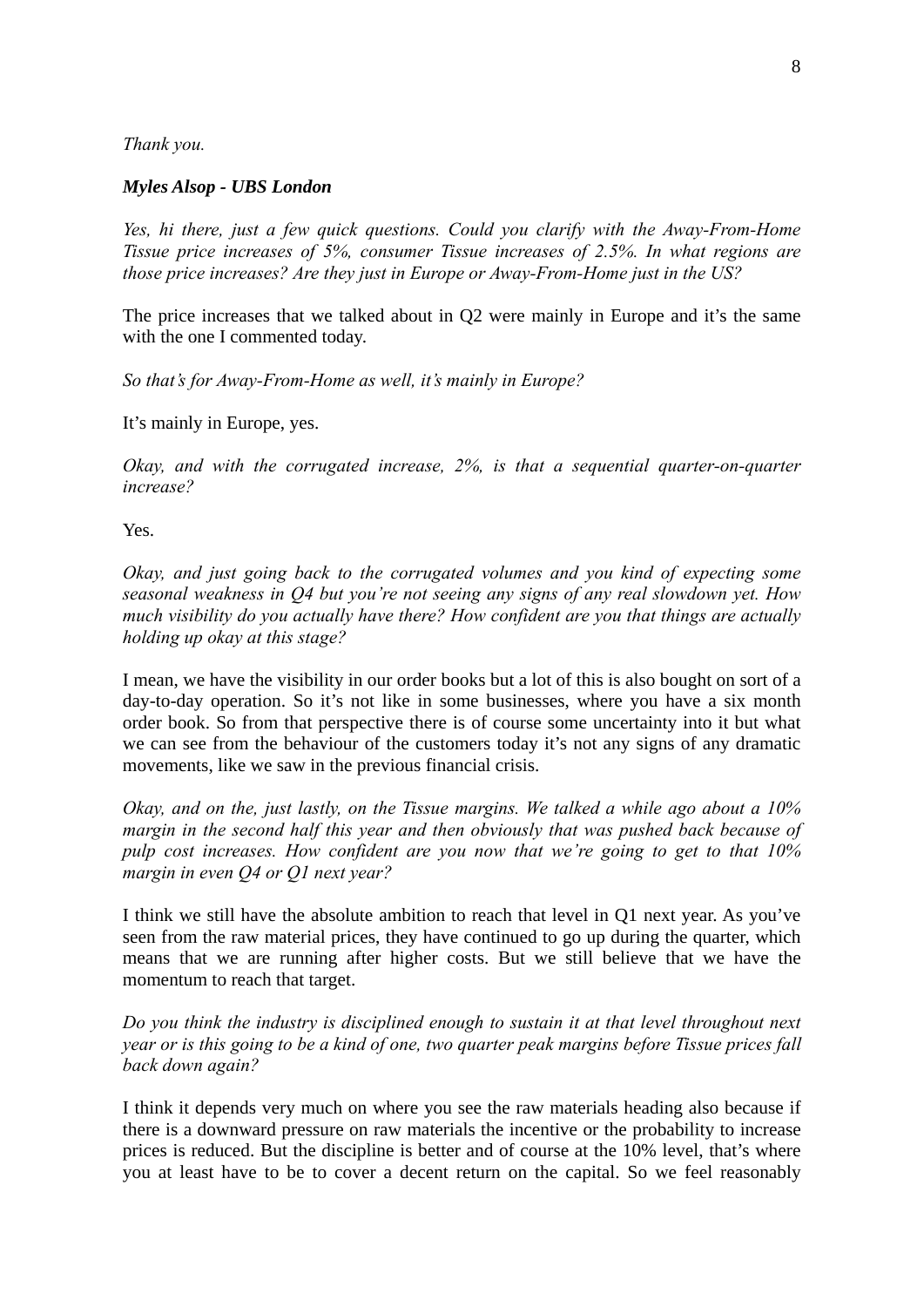confident that we can achieve that.

*Okay, and maybe one very last question. Do you think we're going to see either or both on the tissue side in Europe and corrugated this side, do you think we're going to see any material consolidation or industry restructuring next year?* 

Well that's always a very difficult question and looking at the fragmented market in both packaging and tissue there is certainly a need for it. But it's an impossible question to answer for me.

*Okay, thank you.* 

# *Johan Sjöberg - Carnegie, Stockholm*

*Yes, hi there, could you say something, could you quantify the price increases that you will see now in Q4 as an average for Personal Care, just broad picture, both for Tissue segment and also Personal Care, just to get a feeling for the magnitude there in terms of percentage quarter-over-quarter?* 

In Personal Care the main impact in Q4 will be the reduced raw material prices. There will be some price increases in the incontinence business but I can't say exactly how much that will be and I don't think we're prepared to give you a firm figure on each quarter on this one. Only that it will be fully implemented during Q1 next year.

*Now you're referring to Tissue?* 

Yes, I jumped to that.

*Okay, good. Coming back to the price pressure on testliner; we've seen prices coming down by 10% if you look at the FOEX price statistics. Typically how big of a price decrease would you have to give in to your corrugated buyers, for 10% price drop in testliner?* 

I think if I remember rightly there's a 2% drop in testliner prices. But of course it's more the expectation than the actual drop in testliner prices that the market is acting on. So with an expectation on lower paper prices then the possibility to increase prices in corrugated is, of course, limited. But then, as you know, we also have index clauses that automatically price to the liner prices, with a delay of five to six months. And those will be impacted in steps if testliner prices are going down. The positive side is though that even though inventories have come up slightly they are still far below where they were in 2008. So it is not as we are building huge inventories, not yet at least.

# **Mikael Jåfs, Cheuvreux**

*To market share increases in Personal Care, could you just elaborate a little bit on the size and what segments and where?* 

We are actually growing both in Personal Care but also in Tissue, particularly in Away-From-Home where we are now have about a 20% market share in Europe and we are still growing our market share in the US which is very important. The main category with a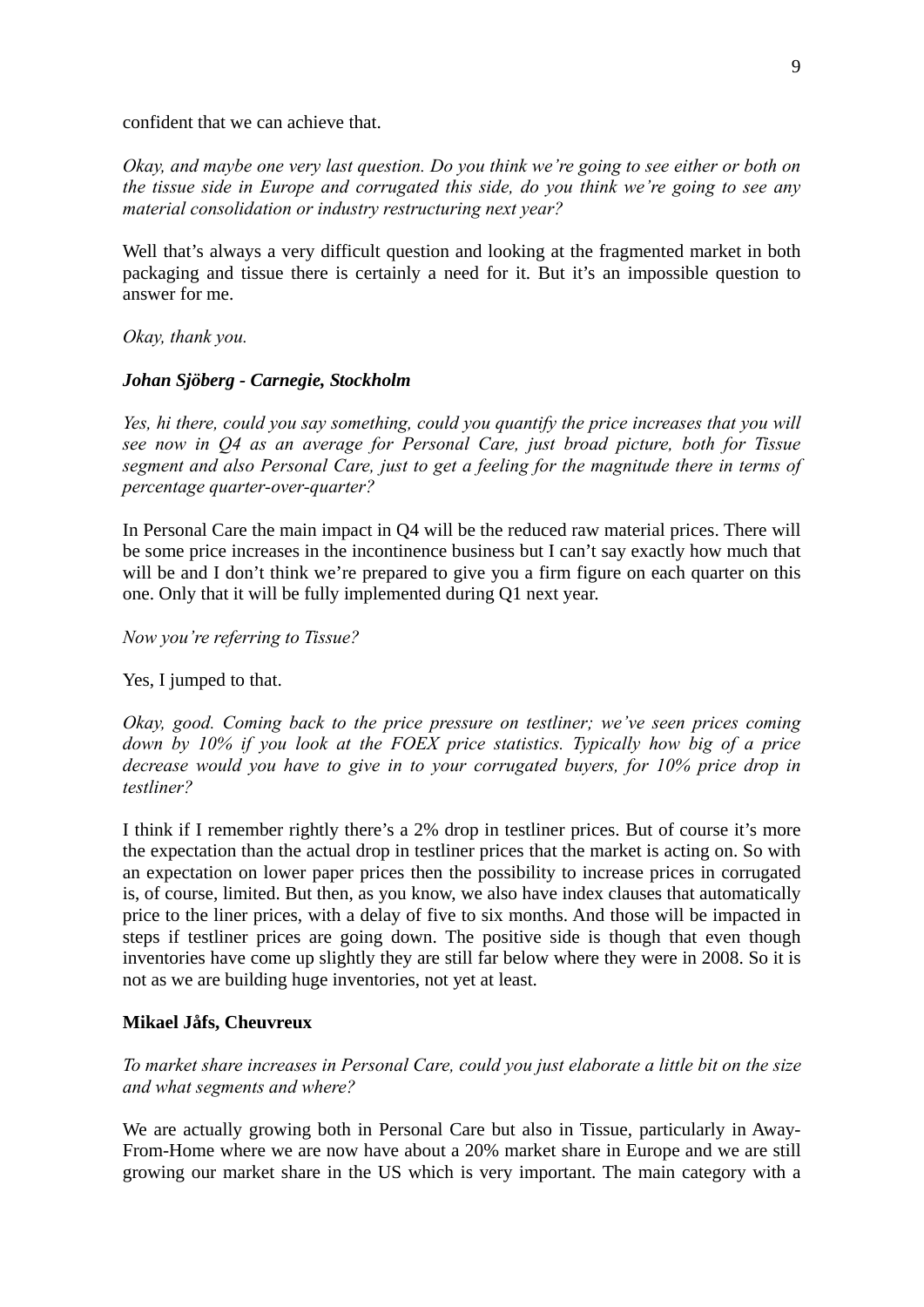growing market share is incontinence, both in retail but also institutional, in Europe but also in emerging markets. We were falling below 40% in Europe some one and a half year ago and now we are above 40% market shares again. Also because we are entering into the value segment which is the fast-growing segment in incontinence but also innovation, we actually have a much higher speed in the innovations coming out into the market in incontinence and that's the best way, the most profitable way of growing market shares and growing profits in incontinence. In Baby, since we lost 500-600 million pieces of baby diapers two years ago and now we are gaining it back, it also means that we are gaining market share but we are gaining back the market shares we lost in the private label business. Feminine is reasonably stable I would say in Europe, still growing in emerging markets, both in volume and in market shares.

# **Oskar Lindström, Erik Penser Bank**

*Oskar Lindström here with two follow-up questions, the first refers to these price increases in tissue, 5% and 2.5%, are those for part of your tissue business within Away From Home and Consumer Tissue respectively, or are they average for the entire business, you mentioned a little bit earlier here in response to a question that it was mainly in Europe and not America in Away From Home, is it a similar situation in Consumer Tissue that the 2.5% price increase pertains to parts of your Consumer Tissue business?* 

I mentioned Europe since this is absolutely the bulk of our business. If you look at price increases in Mexico, Columbia, for example, it's much higher than 2.5%. But Europe is 2.5%; Away-From-Home is also higher in the emerging markets but in Europe it's 5%. In US we have assumed flattish prices during the rest of the year.

*Okay, so the 5% and 2.5% are averages roughly?* 

Yes, we have increases in Australia and New Zealand and also both in Consumer Tissue and Away-From-Home but since the bulk is in Europe that's why I concentrate on there. Otherwise it will be higher in some markets.

*Second question is regarding acquisitions. Is it, so that I'm understanding, that you've shifted your acquisitions and growth a little bit away from China and perhaps South East Asia and are now focusing more on the Middle East and Latin America, where you've made the two most recent acquisitions while you've sold businesses in China?* 

Yes, we sold packaging in China. I wouldn't say that; it's also a matter of finding the right partner or the right company, so we're still looking and of course investigating China very carefully to find a partner to expand. The inco business in China is doing great; but of course it's a small business and it would be helped by adding other business into China and that is certainly, absolutely our ambition. So it's not that we have left China or South East Asia; it's more that we have had better and faster opportunities in other parts of the world.

*And the final question, if I may. Within the incontinence segment, are you seeing any effect perhaps not sort of, well from a sort of tighter healthcare budgets in Europe. There's been a lot of talk about in Spain, the regions cutting down on healthcare spending. Is that in any way affecting demand for your more premium incontinence care products?*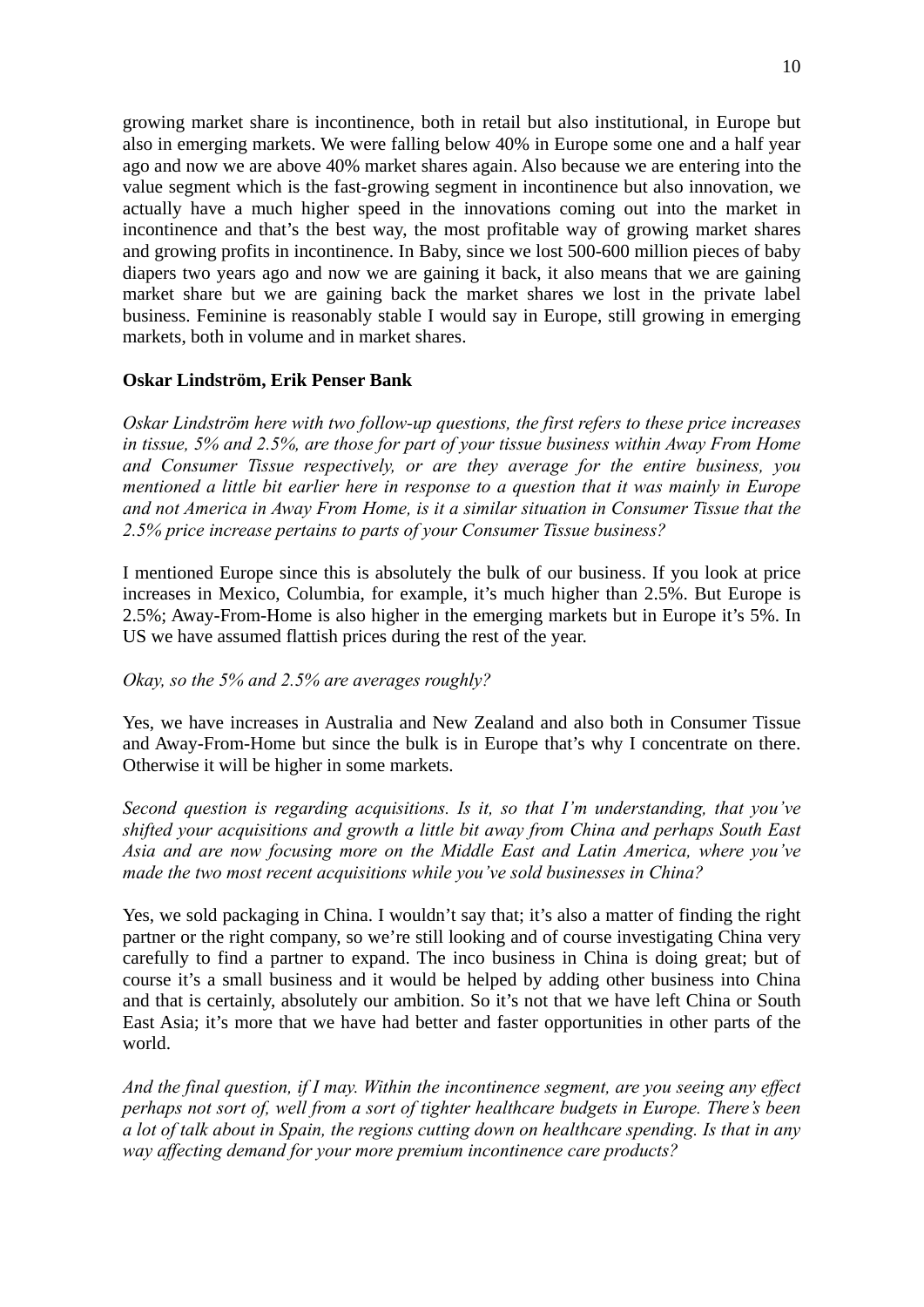It has been impacting us, even since the first financial crisis. It's an ongoing process where countries are trying to save money. But we're mitigating that by better and cheaper products and lowering costs in production. That's something we do every day.

# *Thank you.*

# **Johan Sjöberg, Carnegie, Stockholm**

*Coming back to Tissue operations, on an earlier question here. Margins in 2009 peaked at 10.9%, now things are moving your way right now. Price are coming up, cost inflation is coming down. Last time around we saw prices coming down at the same time as raw material costs started to increase by the end of 2009. How will you prevent that situation from happening again now?* 

I think it's two things. What we have to remember also is if you take consumer Tissue, more than 20% of the sales are outside Europe and we have had huge problems in Mexico, for example, where we now are substantially going to increase margins as long as we ramp up the new production in Mexico. We are improving profitability in Australia. When it comes to the major part then, in Europe, I think we on the contrary proved that we were able to keep the margin, substantially all of the margin when raw material prices went down in 2009. But of course if there is a substantial reduction in raw materials prices we want to and we have to give away part of that to our customers also. But it should certainly improve the margins, not the contrary.

*But it seems like you have some type of disharmony between your own prices and raw materials costs; you're always lagging, your chasing costs and prices are following costs, and how can you mitigate that? Is it possible to shorten your contract length there or something like that?* 

That's something we are looking into, at the same time you would like to have the safety of a contract of some length for your customers. So it's always a balance, a risk balance of selling the volume and transferring the cost side into your pricing system. We do have some 45 days delays on pulp when it comes up and down at the same time. So I don't think that. We're never going to match that, specially if you have an extremely volatile market as we've seen in the pulp business the past years. We have to deal with that internally; we can't pass on all the risk to our customers.

# *Okay, thanks.*

# *Al Cattermole - JP Morgan Asset Management, London*

*Hi there, two questions. First on inventory: are you seeing any build up of supplies and in any specific areas? And then on funding, have you seen any change in your conditions on the CP markets and do you feel you have any need to come back to the bond markets to do another issue? Thank you.* 

Thank you. We don't see any inventory build up in any part of our system and I think most of the customers and the competitors learnt their lessons during the last recession. So everyone is trying to keep lean and inventories on a good level. So we don't see that, and Lennart maybe you want to comment on it?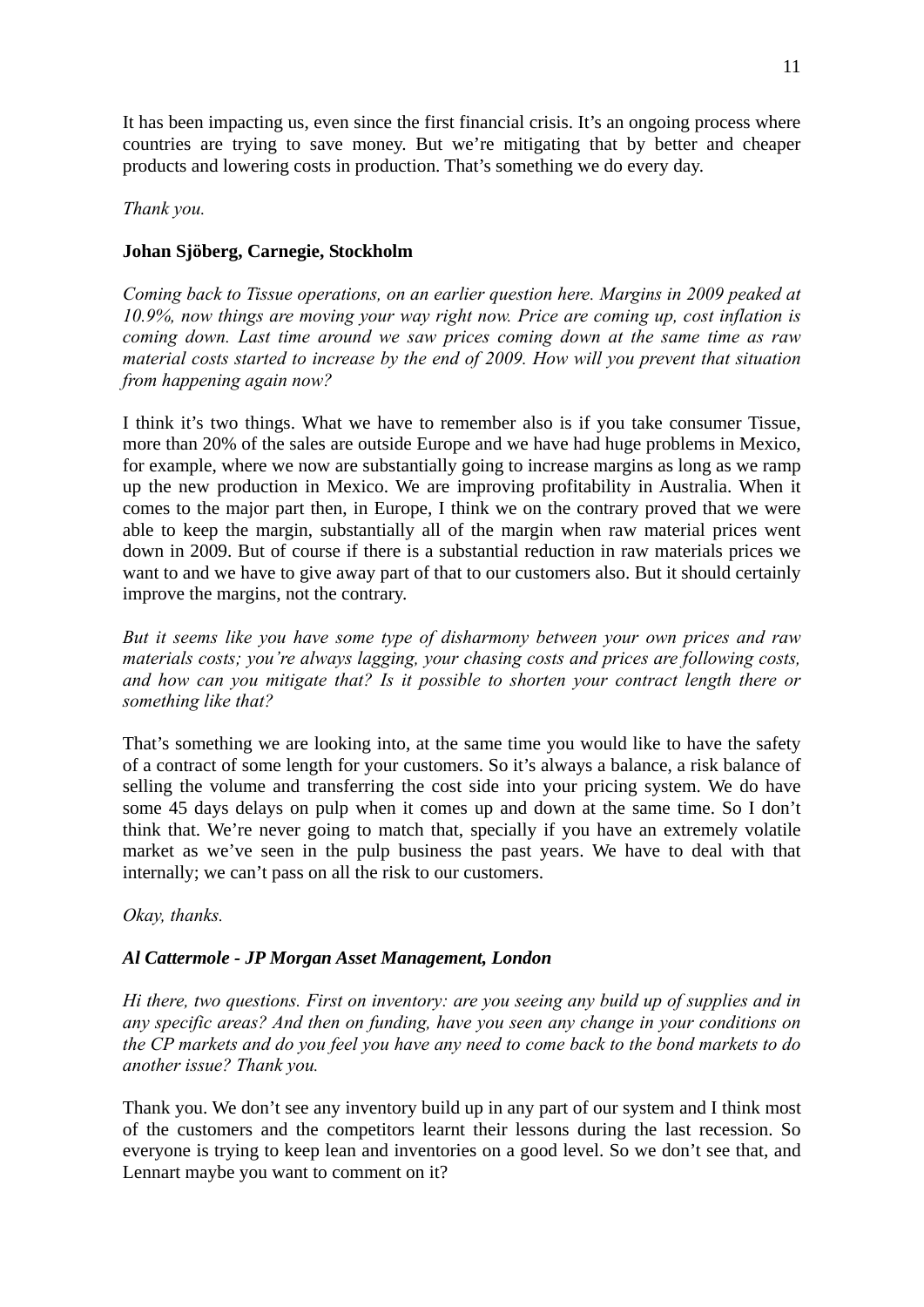**LP:** We were in the bond market in May, as you remember; we still have 6-7 billion outstanding CP and that is also at normal, good conditions.

#### *Okay, thank you.*

#### *Jussi Uskola - Deutsche Bank, Helsinki*

*Okay, thanks, a few quick ones. The first related to the US tissue business: I was just wondering, how do you see your position in that market right now? I mean valuations of the sector have been coming down massively and your position there is not on the same level as it is elsewhere. Is that something that we should be considering, going forward? Secondly, I'm just wondering, you've talked about newsprint price increases; what make you confident about price increases in the existing environment, where waste paper prices are moving constantly down. And it seems that the pace is even accelerating as we speak.* 

**JJ:** Okay, if I take the first question. We are the second biggest tissue producer in the US today, in terms of volume; we have a substantial position in the markets, we have more than 50% of the fast food market in the US. I'm talking about Away-From-Home now, not consumer Tissue. And we are growing our value added sales in a very good way in the US, which means that we are introducing our dispensers with patented solutions. So my expectation in the US, going forward, is on the contrary very, very positive. We will continue to gain market share; we will continue to improve our profits. We are still are only on the level of about 30% value added sales but after the last decision or the latest decision of improving the paper quality in US, as we did last quarter, we will have a substantially better position to grow our value added sales. So I feel very confident in that.

#### *But you don't feel that you are in need of M&A activity in that market right now?*

Not in the tissue part, no. If we look at the Publication Paper side, it's of course one obvious reason for possibilities to increase prices is that there is a good consolidation or has happened. And hopefully we'll see some more consolidation and that will help to balance the market. We are, as a business, if you look at SCA and all our competitors, in need of a price increase; a lot of our competitors are running their businesses with red figures and you can't just continue to do that. So that will at least hopefully put some good discipline into the market and we will see price increases. *Okay, thanks* 

And we will certainly aim for that.

# *Markus Almerud - Morgan Stanley, London*

*Hi, Markus Almerud from Morgan Stanley. A couple of quick ones here. Firstly, in Tissue, the 4% volume growth that you're seeing, firstly is that in all regions? And second it seems that volumes in Away-From-Home are fairly flat, it's mainly prices driving, whereas Consumer Tissue is increasing a bit faster. Is this all emerging markets or do you see growth in Europe as well?* 

I lost your first question but if I take the second one, we still see growth in Europe but, of course, in Western Europe the growth is very much connected to the GDP growth and as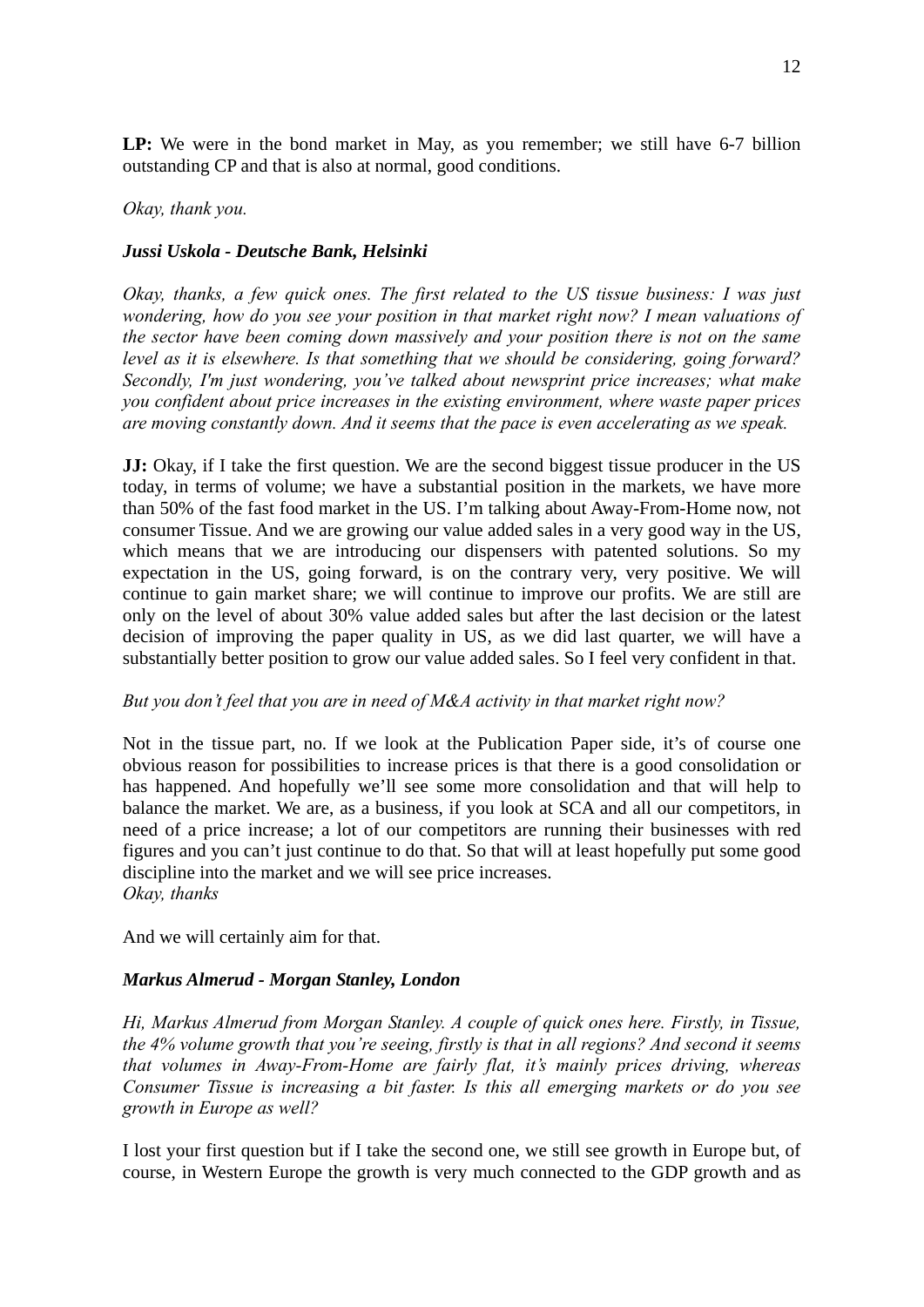you know we've had quite a low GDP growth in Europe, if you look at the Away-From-Home. Eastern Europe is still growing quite well. I lost your first question.

*Oh,no, it was just the volumes between Away-From-Home and Consumer Tissue, are volumes in Away-From-Home fairly flat or are both segments growing?* 

Both segments are growing but Away-From-Home is growing faster than Consumer Tissue.

*Okay, then on Personal Care, could you please split incontinence products and diapers in terms of volumes and prices, the 7% we see in inco; is it mainly volumes which are driving that or do we see some price increase on that as well? And also the same thing in diapers, is it mainly volume there?* 

Incontinence, it's both price increases and volumes, and we will continue to increase prices in part of the inco segment, mainly the healthcare segment, during Q4. In Baby it's a combination of volume and price increases, mainly volume so far.

*And in inco, is it mainly volume or is it split fairly equally between price and volumes?* 

Inco, it's mainly volume if you look at the Q3 results.

*Okay, and then you talked a little bit about inventories on containerboard in the market, you say that they're a bit higher than they were before but they're far below 2008 and then it broke down just about there. Can you elaborate a little bit on what you're seeing in containerboard inventories in the market please?* 

Well, what we can say from maybe the longer perspective is that we do need a growth of 2-3-4% in Europe in total to offset the increased production coming into the market. And then I'm including Eastern Europe also, not only Western Europe. And if that doesn't happen then you will gradually get an over supply on testliner. Then again you will probably see some more closures, as we have seen in the past two years, when production capacity has been above what is the demand of the market. And then I talked about testliner. Kraftliner is, from a European perspective, much more balanced but then of course we do get some exports from the US, depending on the dollar level. So that market is more impacted on exports/imports than the testliner market.

*And in terms of containerboard inventories at the moment, would you characterise them as being average or below?* 

No, I would probably say they are average, if there is an average, I would say that.

*Okay, perfect, thank you.* 

*Nitin Dais - JP Morgan, London* 

*My question has been answered, thank you very much.* 

**Closing Comments**